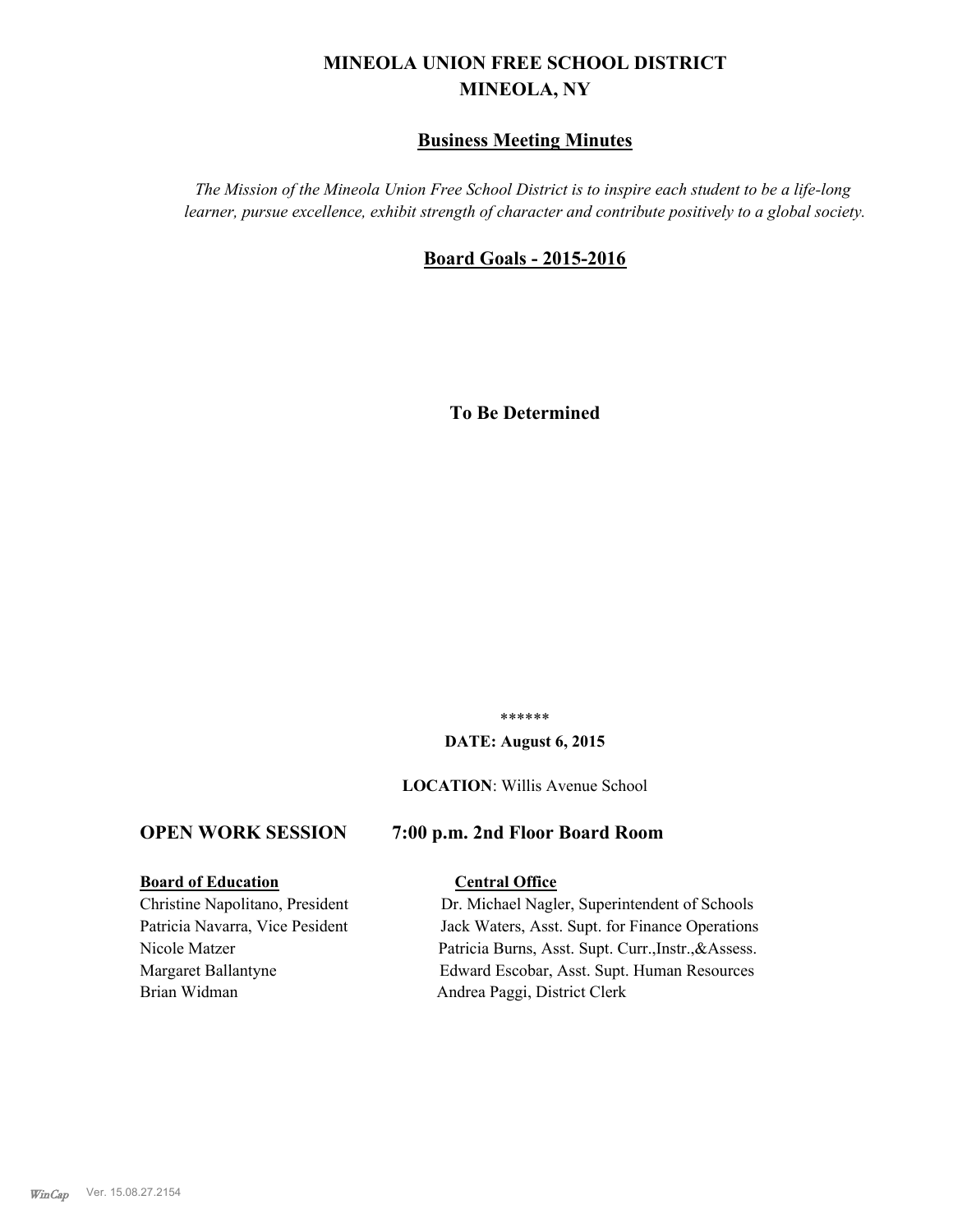**A. Call to Order - 7:00 pm B. Pledge of Allegiance C. Reading of Mission-** Nicole Matzer

# **D. Moment of Silent Meditation**

# **E. Dais & Visitor Introductions**

# **F. High School Student Organization Report**

There was no Student Organization report this evening.

# **G. BOE Reports**

# **a. Comments from Board Trustees**

Brian Widman reported that he attended the summer music and drama performances and stated that it was incredible what has been accomplished in three weeks. Mr. Widman stated that the teachers did a great job.

Margaret Ballantyne is looking forward to attending the event tomorrow for the Extended School Year program. Dr. Ballantyne wished all of the students getting ready to head off to college good luck.

Nicole Matzer stated that she also attended the music and drama performances and agreed that the performances were amazing. She reminded everyone that there are 25 days of summer left.

Patricia Navarra stated that she has been away so she has not attended any events but is looking forward to the ESY event tomorrow. She also wishes students heading off to begin their college experience good luck. Ms. Navarra stated that after spending time teaching in another country; she has gained respect for the public school system. She added that students in the rest of the world don't have as many choices and opportunities as we do.

# **b. Comments from Board President**

Christine Napolitano stated that she is enjoying the summer and is looking forward to the upcoming school year.

# **c. Comments from Superintendent**

The Superintendent echoed the comments about the summer music and drama program performances. He added that last year, twenty students attended the program and this year the attendance has tripled. Also, most students attending the music portion also stayed for the drama program. Dr. Nagler feels that this program is hitting its stride. This year, they were able to divide students into groups based upon ability. Dr. Nagler stated that he would like to thank Joe Owens for the success of this year's summer music program. He is also looking forward to the ESY program tomorrow. Dr. Nagler stated that although people think that this is the slow time in a school district, it is actually a very busy time of year.

The Superintendent gave an update on the facilities. At Hampton Street and Meadow Drive, the HVAC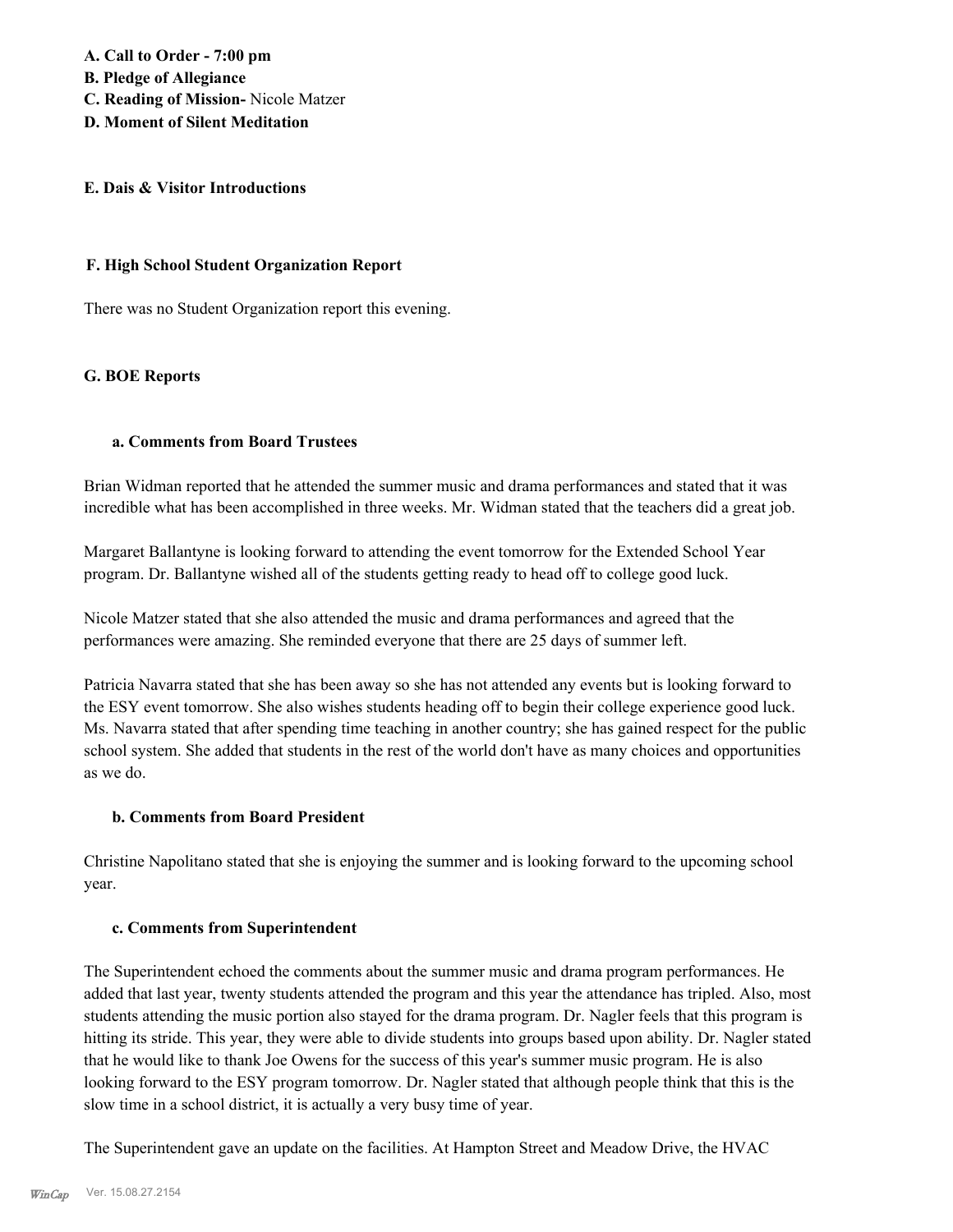projects are well underway. He toured the buildings and is cautiously optimistic that the cooling will be working in September. The masonry is finished and the windows have been ordered. It is anticipated that the project will begin in October and will be done in the evenings, room by room. The masonry projects are well underway throughout the rest of the district. Unfortunately, they have encountered very shoddy work at Willis Avenue, which is all being corrected. The District has consulted with the attorneys and due to the time passed, we have no recourse. Cross Street's masonry is a big undertaking due to the fact that the building has been neglected. The masonry has also begun at the Middle School. Dr. Nagler added that throughout the district, there are asphalt, fencing and concrete projects taking place to correct the winter damage. At Jackson Avenue, there are some internal projects taking place including converting an old boys locker room (removing old showers and tiles) to a new usable space. They are also preparing the new small labs. Dr. Nagler stated that this is a very busy time for the custodians and they will be scrambling the last few days of summer to get ready for the opening of schools. The athletic fields project is up with the State for review. They looked at the High School for building projects (fab lab) which would enable the district to file for State aid. Dr. Nagler stated that they will be meeting with the attorneys regarding setting a November date for a capital vote. He added that we need to close the books first.

Dr. Nagler reported that on August 24th, the District will launch a new website, in conjunction with syntax. He stated that everything on the website will be updated at that time. The new website will allow us to showcase videos and we will be able to promote the district in many ways. Tonight, Dr. Nagler stated the Board will be voting on a contract for a demographic study. The District will be providing the company with some data and the company will also reach out to the Village for information.

# **H. Old Business**

Christine Napolitano asked the Board if there was any old business, but there was none. Ms. Napolitano stated that she had one item. She stated that from the Town Meeting in June, it became clear that many parents are mystified by how the I pads are used in the classrooms. Ms. Napolitano would like to have a "Meet your child's I pad Night" for parents. Patricia Burns stated that she has begun to work on this already and plans on setting up a meeting for parents. Ms. Napolitano also suggested making a video for those parents who are unable to attend the meeting. Dr. Nagler stated that this is something that can definitely be done.

Margaret Ballantyne stated that she had one request for Ms. Burns. Dr. Ballantyne would like to rename "Parent University".

Dr. Nagler stated that there is one final item of old business that needs to be taken care of this evening; Ms. Navarra needs to take her oath of office as Vice President. Dr. Nagler administered the oath of office. There was no other old business.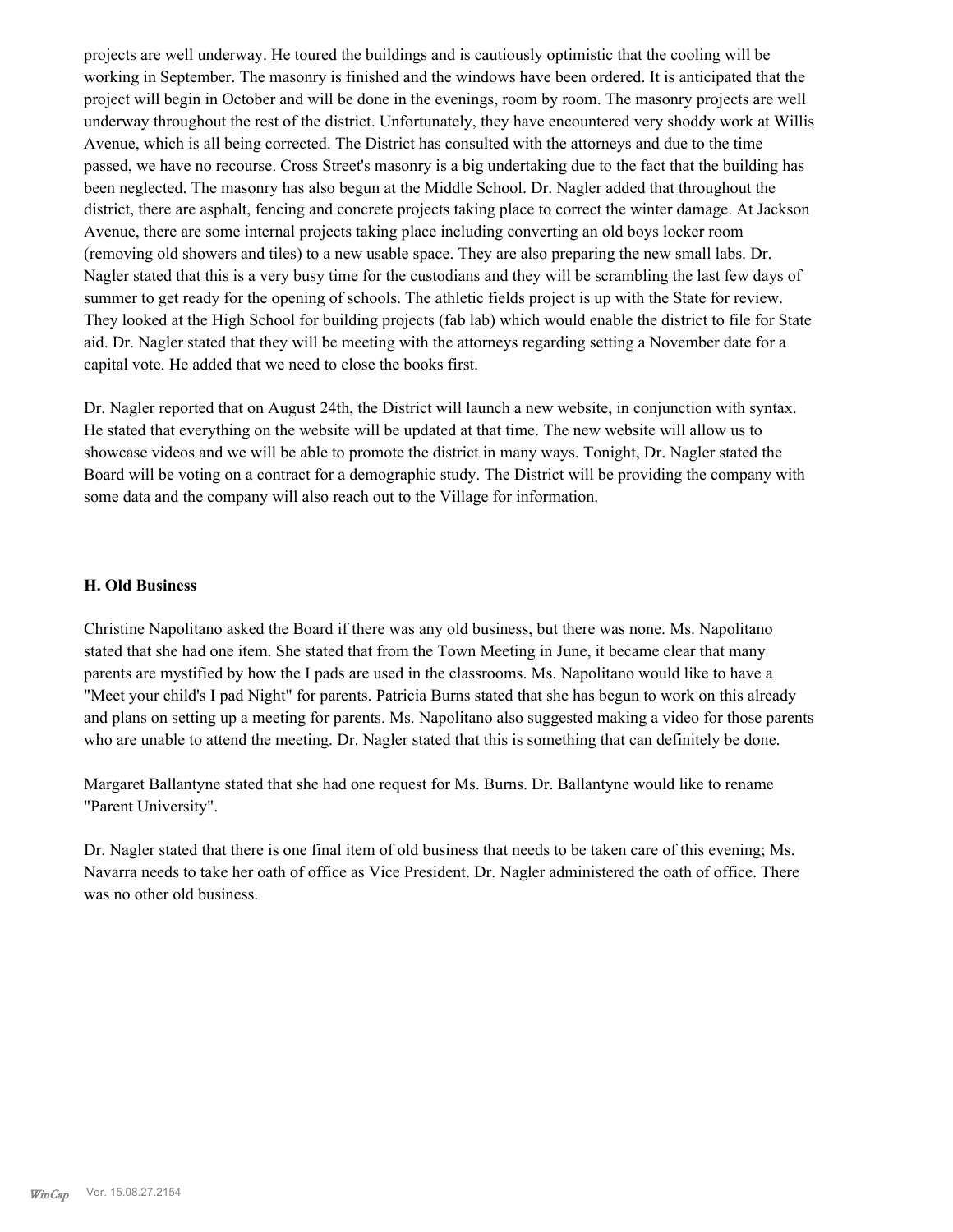# **I. New Business**

# **2015- 2016 Tax Levy Affidavit**

**RESOLUTION # 10 -BE IT RESOLVED** that the Mineola Board of Education adopts the tax levy of \$80,124,481 to be raised by taxation for the Mineola UFSD of the Town of North Hempstead, Nassau County, New York for the 2015- 2016 school year to be levied upon the taxable property of the said school district as said property has been certified to by the Board of Assessors for the said school year.

**Motion:** Nicole Matzer **Second:** Margaret Ballantyne

| Yes: | Brian Widman         | No: | None |
|------|----------------------|-----|------|
|      | Margaret Ballantyne  |     |      |
|      | Nicole Matzer        |     |      |
|      | Patricia Navarra     |     |      |
|      | Christine Napolitano |     |      |

**Passed:** Yes

# **J. Consensus Agenda**

**RESOLUTION # 11- BE IT RESOLVED** that the Board of Education approves the consensus agenda items J.1.a. through J.8.a., as presented.

**Motion:** Margaret Ballantyne **Second:** Brian Widman

Discussion: The Superintendent stated that there is one item J.4.a. that needs to be amended: the student's name is listed as Madison Brady and it should be Morgan Brady. A motion was made by Nicole Matzer to amend item J.4.a and this was second by Margaret Ballantyne. The Board was polled and all were in favor, the motion passed.

Ms. Napolitano asked if there were any other comments or discussions on the amended consensus agenda. Dr. Nagler stated that he would just like to point out that there are three (3) administrators being appointed tonight: Middle School Instructional Leader, Dean of Discipline and Assistant Principal at the High School. He stated that he is happy with their work ethic and their quick grasp of the District. There was no further discussion. The Board was polled on the amended consensus agenda.

| Yes: | Brian Widman         | No: | None |
|------|----------------------|-----|------|
|      | Margaret Ballantyne  |     |      |
|      | Nicole Matzer        |     |      |
|      | Patricia Navarra     |     |      |
|      | Christine Napolitano |     |      |
|      |                      |     |      |

**Passed:** Yes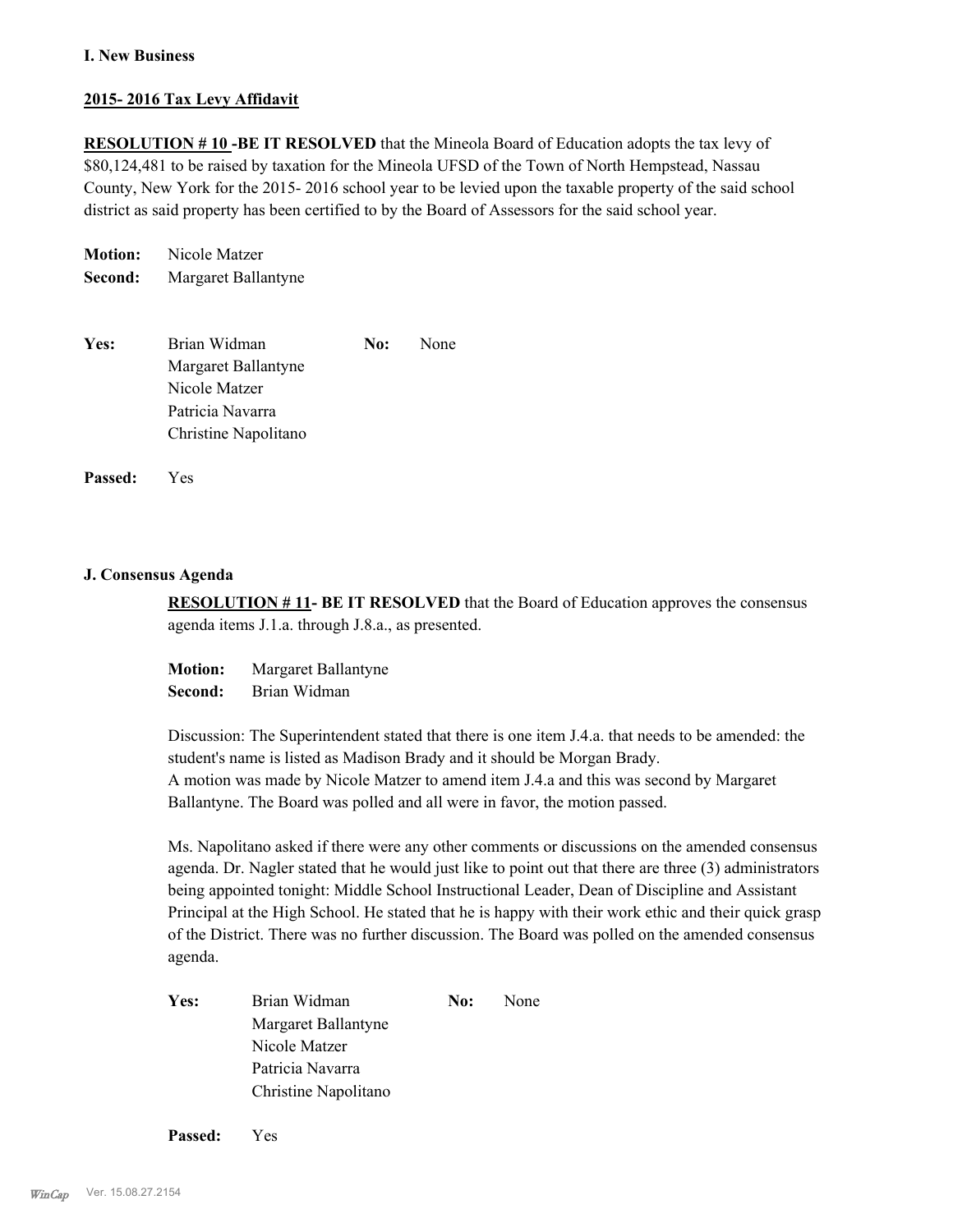# 1. **Accepting of Minutes**

That the Board of Education accepts the minutes of the June 4, 2015 Workshop Meeting, the June 18, 2015 Business Meeting, the July 1, 2015 Reorganization Meeting and the July 1, 2015 Business Meeting as presented. a.

# 2. **Instruction**

- a. Resignation(s)
- That the Board of Education accepts the resignation of Michele S. Hochhauser, Middle School Instructional Leader, effective August 14, 2015. 1.
- That the Board of Education accepts the resignation of Margarita Maravel, Reading Teacher, effective June 30, 2015. 2.
- That the Board of Education accepts the resignation of Jessica N. Nunez, ELA/ESL Teacher, effective July 16, 2015. 3.
- b. Leave(s) of Absence/Personal
- That the Board of Education grants a request to Denise Maynard, for a Leave of Absence, due to personal reasons, effective September 1, 2015 to June 30, 2016. 1.
- c. Leave(s) of Absence/Child Rearing
- That the Board of Education grants a request to Iyla Wilson, for a Leave of Absence, for childrearing purposes, using accumulated sick days, starting approximately September 25, 2015. 1.
- d. Appointments Instruction
- That the Board of Education approves the appointment of Margarita Maravel, to the position of Middle School Instructional Leader effective July 1, 2015. Salary: MS IL, Step 1, \$129,842. Probationary Period: July 1, 2015 to June 30, 2019. 1.
- That the Board of Education approves the appointment of Amy Trojanowski, to the position of High School Assistant Principal of Curriculum and Instruction, effective July 1, 2015. Salary: HS AP, Step 1, \$147,936. Probationary Period: July 1, 2015 to June 30, 2019. 2.
- That the Board of Education approves the appointment of Brian Haber, to the position of Mathematics Teacher, effective September 1, 2015. Salary: BA, Step 1, \$58,706. Probationary Period: September 1, 2015 to August 31, 2019. 3.
- That the Board of Education approves the appointment of Denise Maynard, to the position of part time (.6) Elementary Teacher, effective September 1, 2015 to June 30, 2016. Salary: .6 of MA+60, Step 29, \$129,030 equaling \$77,418. 4.
- That the Board of Education approves the appointment of Natalie Vattuone, to the position of Leave Replacement Elementary Teacher for Denise Maynard, effective September 1, 2015 to June 30, 2016. Salary: BA, Step 1, \$58,706. 5.
- That the Board of Education approves the appointment of Katelyn Maroney, to the position of Probationary ELA(.8)/ESL(.2) Teacher, effective September 1, 2015. Salary: BA, Step 1, \$58,706. Probationary Period: September 1, 2015 to August 30, 2019. 6.
- That the Board of Education approves the appointment of Heather Dvorak, to the position of Probationary Dean of Discipline, effective July 1, 2015. Salary: \$120,000. Probationary Period: June 30, 2019. 7.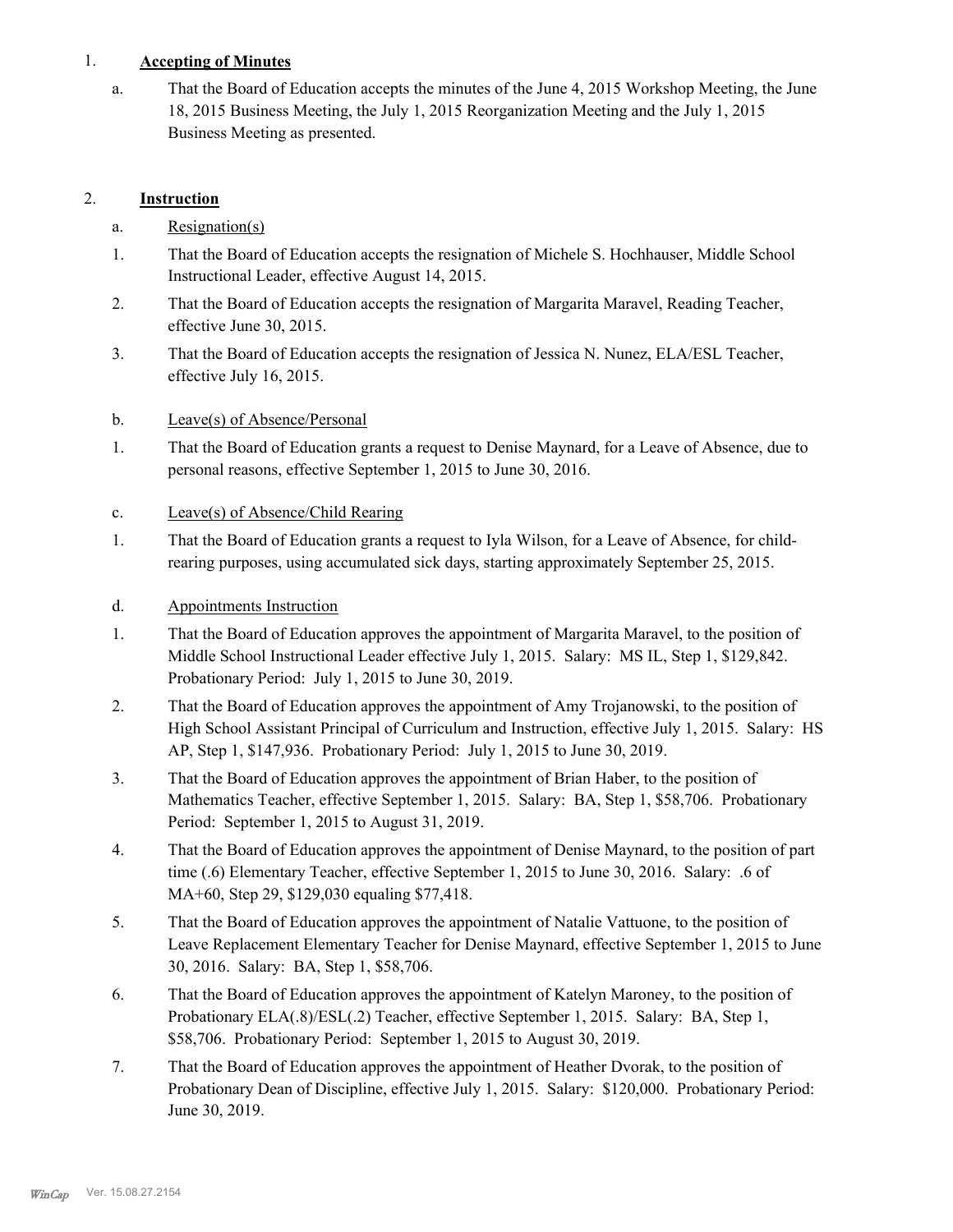- That the Board of Education approves the appointment of Elyse Davidson, to the position of Probationary Social Worker, effective September 1, 2015. Salary: MA, Step 1, \$68,282. Probationary Period: September 1, 2015 to August 31, 2019. 8.
- That the Board of Education approves the appointment of Joseph Cerulli, to the position of Summer Wrestling Clinic Coach, effective July 1, 2015 with a salary of \$58.14 per hour. 9.
- Appointment(S) Sub Teacher per diem The Board of Education accepts the following individual(s) as Per Diem Substitute Teacher(s) for the current school year, at a daily rate of \$100.00 per day; and retirees at a daily rate of \$125.00 per day.: e.

| <b>EMPLOYEE NAME</b> | <b>EMPLOYEE CERTIFICATION</b>           |
|----------------------|-----------------------------------------|
| Stephanie Kelly      | Students with Disabilities (Grades 1-6) |

2. Erica A. Derlath Childhood Education (Grades 1-6)

- f. Appointments 45 Day Subs
- That the Board of Education approves the appointment of Stephanie Kelly, to the position of 45 Day Substitute Teacher for Maureen Wojis-Reyhanian, at Meadow Drive, effective September 1, 2015 to on or before June 30, 2016. Salary: Days 1-20, \$100.00, Days 21-39 \$110.00, Days 40-45 \$120, Day 46 BA, Step 1, \$58,706. 1.

# g. Appointment(S) Perm Sub

That the Board of Education approves the appointment of Nicholas A. Tonini, to the position of part time (.4) Permanent Substitute Teacher at a daily rate of pay, \$40, effective October 1, 2015 to May 31, 2016. 1.

#### Appointment(S) Band Camp h.

That the Board of Education approves the following staff members for Band Camp, a self funded program. (Salary, hourly summer wages are based on the MTA contractual rates):

|                  | <b>POSITION</b>                | <b>EMPLOYEE NAME</b>     | <b>STEP</b> | <b>STIPEND</b> |
|------------------|--------------------------------|--------------------------|-------------|----------------|
| $\mathbf{1}$ .   | Director                       | Frank N. Mauriello       |             | \$1,879.00     |
| $\overline{2}$ . | Rockette Director              | Nicholas A. Ashley       |             | \$1,251.00     |
| 3.               | <b>Assistant Band Director</b> | Christopher J. Bonacorsa | 1           | \$1,251.00     |
| 4.               | <b>Instructional Chaperone</b> | Michael R. Coppola       |             | \$834.00       |
| 5.               | <b>Instructional Chaperone</b> | Amy J. Steinmann         |             | \$834.00       |
| 6.               | <b>Instructional Chaperone</b> | Kenneth M. Frank         |             | \$834.00       |
| 7.               | <b>Instructional Chaperone</b> | Richard J. Tarantola     |             | \$834.00       |
| 8.               | <b>Instructional Chaperone</b> | Christopher Rossi        |             | \$834.00       |
| 9.               | <b>Instructional Chaperone</b> | Alexander Prince         |             | \$834.00       |
| 10.              | <b>Instructional Chaperone</b> | <b>Timothy Doran</b>     |             | \$834.00       |
| 11.              | <b>Instructional Chaperone</b> | Rachel M. Montanez       |             | \$834.00       |
| 12.              | <b>Instructional Chaperone</b> | Ashley Sandy             |             | \$834.00       |
| 13.              | <b>Instructional Chaperone</b> | Nicholas V. Hall         |             | \$834.00       |
| 14.              | <b>Instructional Chaperone</b> | David L. Abrams          |             | \$834.00       |
| 15.              | <b>Instructional Chaperone</b> | Jack T. Fiore            |             | \$834.00       |
| 16.              | Chaperone                      | Thomas K. Mullane        |             | \$730.00       |
| 17.              | Chaperone                      | Jill Mullane             |             | \$730.00       |
| 18.              | Chaperone                      | Kristen M. Pontolillo    |             | \$730.00       |
|                  |                                |                          |             |                |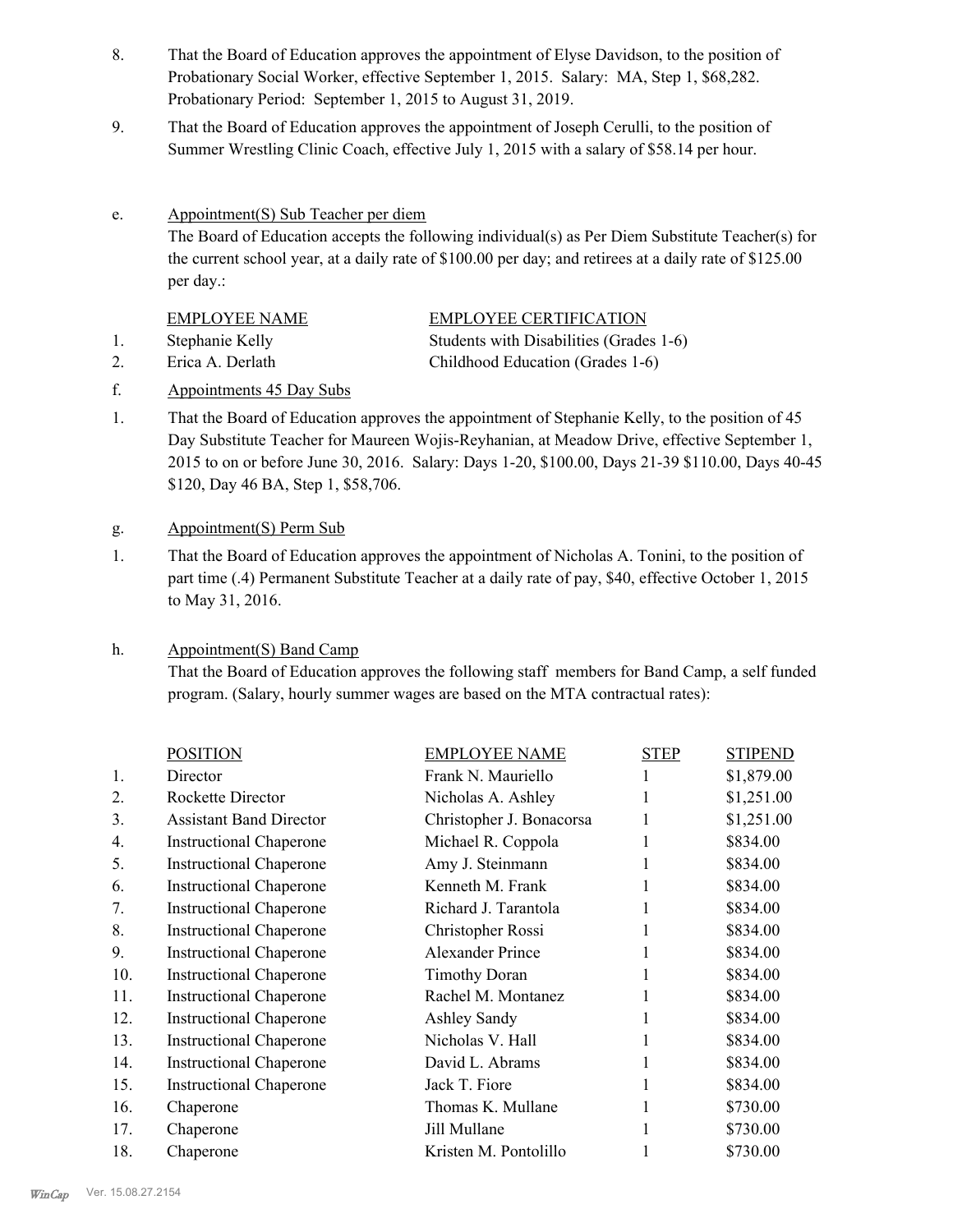|     | <b>POSITION</b>                                                                         | <b>EMPLOYEE NAME</b>          | <b>STEP</b>     | <b>STIPEND</b> |
|-----|-----------------------------------------------------------------------------------------|-------------------------------|-----------------|----------------|
| 19. | Chaperone                                                                               | Nicholas Pontolillo           | 1               | \$730.00       |
| 20. | <b>EMT</b>                                                                              | Lauren S. Bonilla             | 1               | \$730.00       |
| i.  | <b>Appointment(S) Marching Band Staff</b>                                               |                               |                 |                |
|     | That the Board of Education approves the following staff members for the Marching Band: |                               |                 |                |
|     | <b>POSITION</b>                                                                         | <b>EMPLOYEE NAME</b>          | <b>STIPENDS</b> |                |
| 1.  | Marching Band Director                                                                  | Frank N. Mauriello            | \$5,050.00      |                |
| 2.  | Marching Band Asst Director                                                             | Christopher J. Bonacorsa      | \$2,868.00      |                |
| 3.  | Marching Band Wind Coach                                                                | Timothy M. Doran              | \$1,793.00      |                |
| 4.  | Marching Band Wind Coach                                                                | Erin Citrano                  | \$1,793.00      |                |
| 5.  | Marching Band Percussion Coach                                                          | Kenneth M. Frank              | \$1,793.00      |                |
| 6.  | Marching Band Percussion Coach                                                          | Christopher Rossi             | \$1,793.00      |                |
| 7.  | Marching Band Guard Coach                                                               | Jack T. Fiore                 | \$2,151.00      |                |
| 8.  | Marching Band Guard Coach                                                               | Ashley Sandy                  | \$2,151.00      |                |
| 9.  | Marching Band Guard Coach                                                               | David Abrams(1/2 stipend)     | $1/2$ of        |                |
|     |                                                                                         |                               | \$2,151.00      |                |
| 10. | Marching Band Guard Coach                                                               | Alexander Prince(1/2 stipend) | $1/2$ of        |                |
|     |                                                                                         |                               | \$2,151.00      |                |
| 11. | Marching Band Guard Coach                                                               | Richard J. Tarantola          | \$2,151.00      |                |
| 12. | Marching B Guard Coach5                                                                 | Nicholas Hall (1/2 stipend)   | $1/2$ of        |                |
|     |                                                                                         |                               | \$2,151.00      |                |
| 13. | Marching B Guard Coach5                                                                 | Amy Steinmann(1/2 stipend)    | $1/2$ of        |                |
|     |                                                                                         |                               | \$2,151.00      |                |
| 14. | Marching Band Percussion                                                                | John M. Oddo                  | \$2,868.00      |                |
|     | Director                                                                                |                               |                 |                |
| 15. | Marching Band Drill Writer                                                              | Michael R. Coppola            | \$4,338.00      |                |
| 16. | Marching Band Drill Arranger                                                            | Frank Mauriello(1/2 stipend)  | $1/2$ of        |                |
|     |                                                                                         |                               | \$1,793.00      |                |
| 17. | Marching Band Drill Arranger                                                            | John Oddo (1/2 stipend)       | $1/2$ of        |                |
|     |                                                                                         |                               | \$1,793.00      |                |
| 18. | Marching Band Guard Director                                                            | Nicholas A. Ashley            | \$3,384.00      |                |
|     |                                                                                         |                               |                 |                |

# 3. **Instruction: Contracted**

a. That the Board of Education approves the Individual Related Services Provider agreement between Richard Navon, M.D. and the Mineola UFSD for the 2015- 2016 school year.

b. That the Board of Education approves the Tutoring Services agreement between St. James Tutoring, Inc. and the Mineola UFSD for the 2015- 2016 school year.

c. That the Board of Education approves the consultant Services contract between South Oaks Hospital and the Mineola UFSD for the 2015- 2016 school year.

d. That the Board of Education approves the agreement between E-Research & Management Inc. (d/b/a Educational Legacy Planning Group) and the Mineola UFSD to perform a Demographic Enrollment/ Population Forecast commencing August 7, 2015.

e. That the Board of Education approves the Agreement between Robel Media, LLC and the Mineola UFSD for the purpose of developing and providing educational media for the 2015- 2016 school year.

f. That the Board of Education approves the revised Letter of Engagement between Harris Beach PLLC and the Mineola UFSD for the 2015-2016 school year.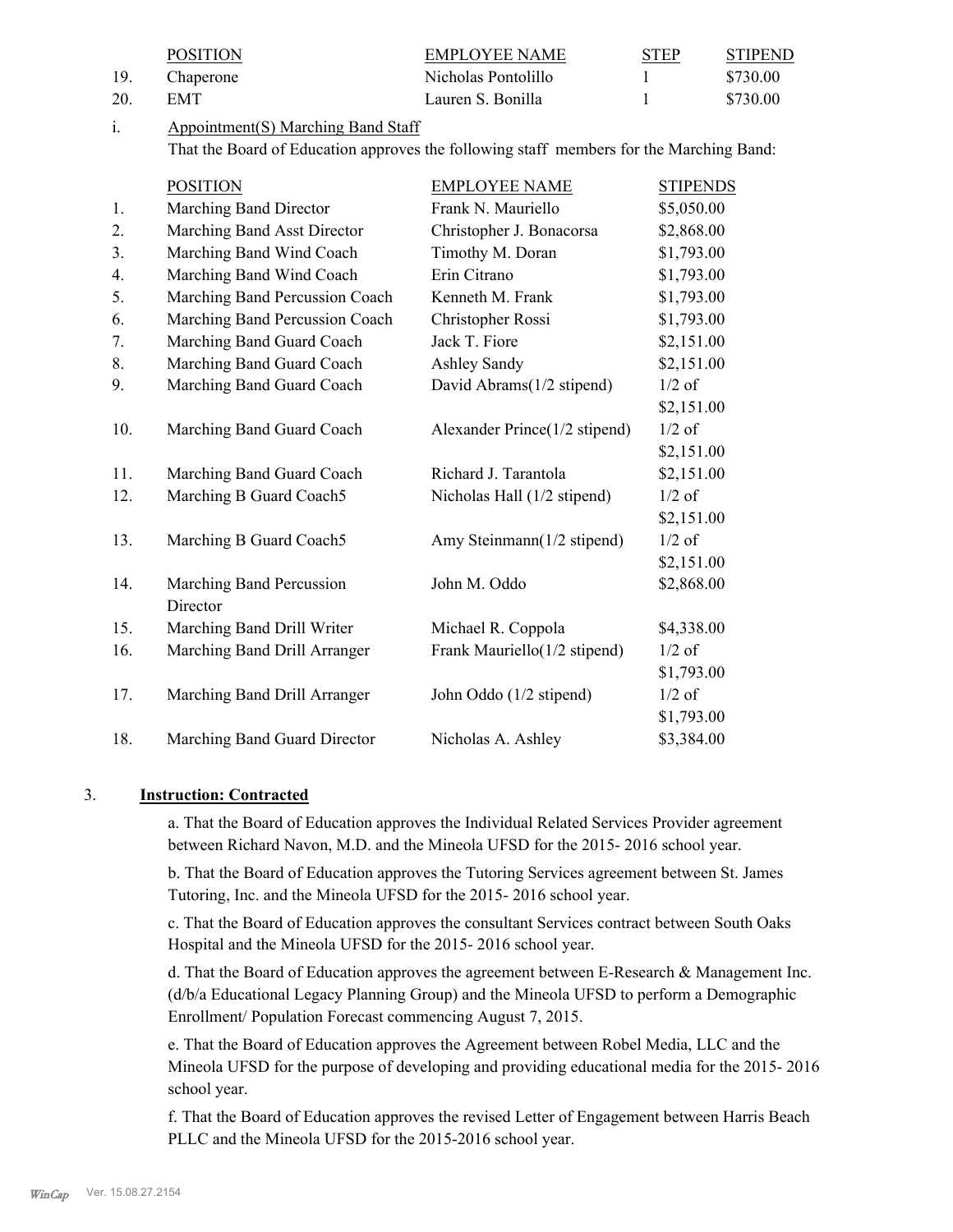# 4. **Instruction: Student Actions**

That the Board of Education approves the Athletic Placement Process request for the following student: a.

- \*Madison Brady, 8th grade student to compete on the JV Volleyball Team for the 2015- 2016 school year.

\*Amended 8/6/15 Morgan Brady

# 5. **Civil Service**

- a. Resignation(s)
- That the Board of Education accept the resignation of AnaMaria Seeley, part time Teacher Aide at the High School, effective July 8, 2015. 1.
- b. Leave(s) of Absence
- That the Board of Education extends the paid Medical Leave of Absence to Paul Ruppel, Head Custodian I at Meadow Drive School, effective July 8, 2015 through August 19, 2015. 1.
- That the Board of Education grant a request to Thomas Hughes, Cleaner at the High School, for a Paid Medical Leave of Absence, effective July 16, 2015, for approximately 8 to 10 weeks, due to surgery. 2.
- c. Resignation(s)
- That the Board of Education accept, with regret, the resignation for the purpose of retirement, of Matthew Bielawa, Bus Driver/Assistant Head Mechanic in Transportation, effective September 30, 2015. 1.

# 6. **Business /Finance**

# a. **Treasurer's Report**

1. That the Board of Education accepts the Treasurer's report for the period ending May 31, 2015 and directs that it be placed on file.

# b. **Approval of Invoices and Payroll**

That the Board of Education accepts the Invoices and Payroll for the period ending June 30, 2015

| $A/P$ Warrant #23  | June 10, 2015 | \$271,198.83   |
|--------------------|---------------|----------------|
| $A/P$ Warrant #24  | June 24, 2015 | \$1,192,862.52 |
| Professional Leave | June 24, 2015 | \$13,821.97    |
| A/P Warrant Final  | June 30, 2015 | \$182,727.35   |

# **TOTAL EXPENSES \$ 1,660,610.67**

PAYROLL # 23 & # 24

| General | \$8,656,408.66 |
|---------|----------------|
| F Fund  | \$127,857.28   |

# **TOTAL PAYROLL \$8,784,285.94**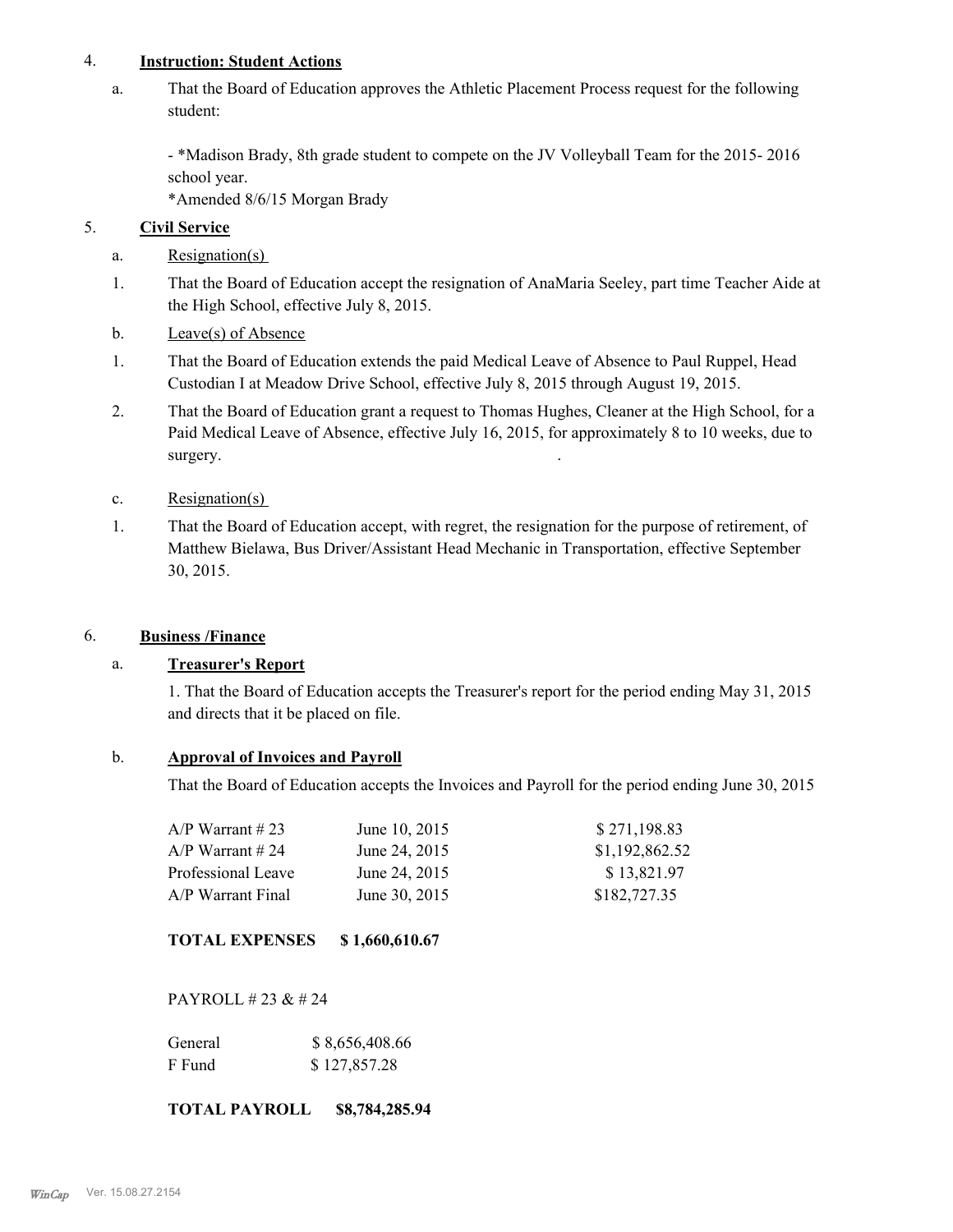# c. **Budget Appropriation Adjustment**

1. That the Board of Education approves the transfer of funds, in the amount of \$27,000 from Budget code: 2110 120 00 0001 to Budget code: 2070 150 00 0000 to increase Professional Development- Curriculum and Instruction writing.

# 7. **Business/Finance: Contract Approvals**

# a. BOCES Contract

That the Board of Education approves the 2014/15 Final AS-7 Agreement with Nassau BOCES in the actual amount of \$4,435,868.00 for services provided throughout the school year.

# b. BOCES Contract

That the Board of Education approves the 2015/16 Initial AS-7 Contract with Nassau BOCES in the amount of \$3,742,939.40 to provide services throughout the school year.

c.That the Board of Education approves the following Transportation Contracts and Intermunicipal Agreements between Herricks UFSD and the Mineola UFSD for the 2015-2016 school year:

| School                | Amount               |
|-----------------------|----------------------|
| <b>HANC Plainview</b> | \$688.40 per month   |
| <b>HANC</b> Uniondale | \$658.08 per month   |
| Mill Neck Manor       | \$1,193.59 per month |
| Wm.Spyropoulos        | \$1,075.58 per month |
|                       |                      |

# 8. **Business/Finance: Bids**

a. That the Board of Education approves the awarding of the FSMC (Food Service Management Company) bid for the 2015- 2016 school year to Whitsons Culinary Group, the lowest responsible bidder, meeting all specifications.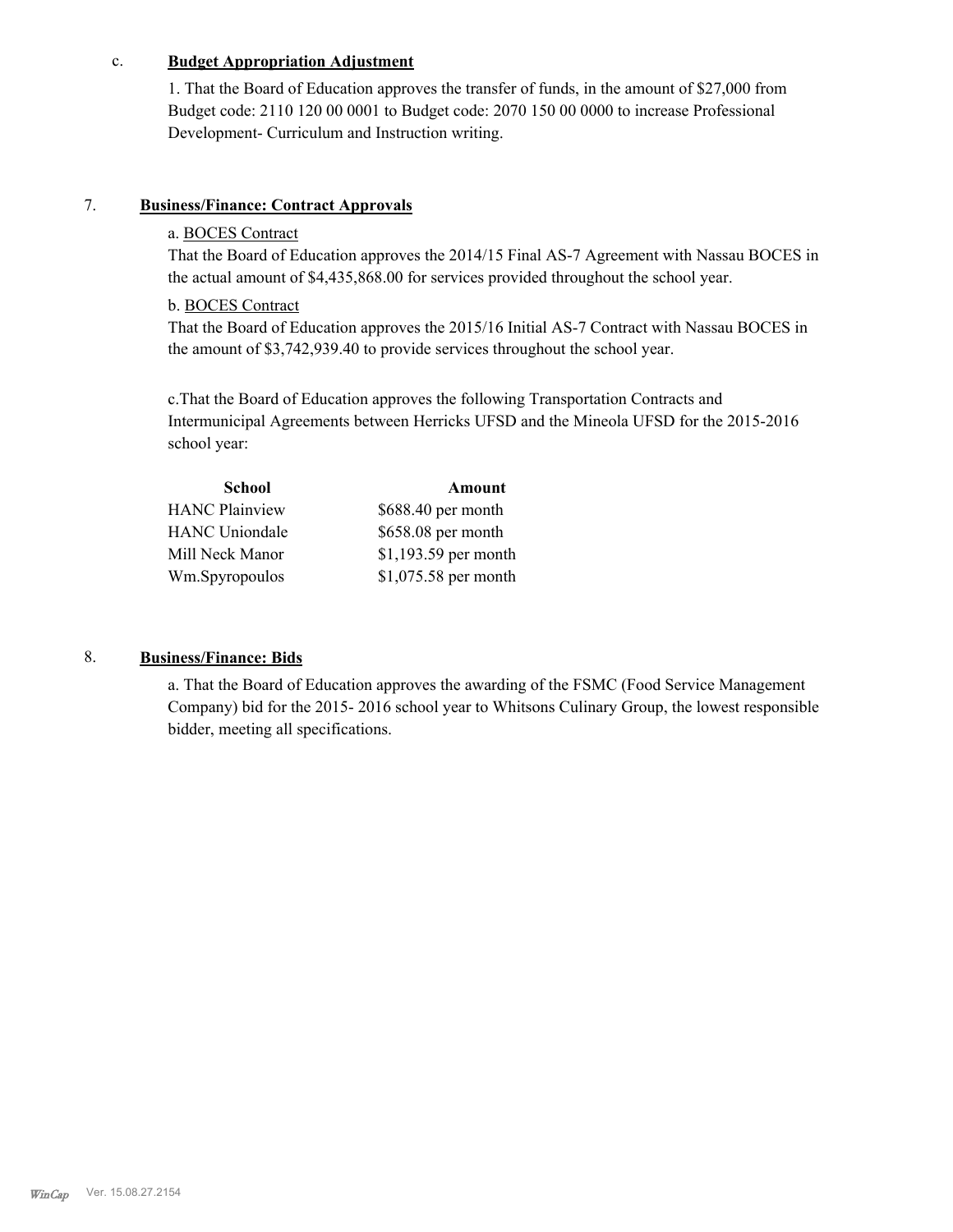# **K. Superintendent's Report**

Superintendent of Schools' Reports for 8/6/15 Presentations:

1. Data Presentation- Regents, AP exams and NWEA

Dr. Nagler stated that he had planned on doing a data presentation including Regents, AP exams and NWEA this evening. But as he began to prepare, Dr. Nagler decided that he would like to look data differently. Tonight, he will give the Board a look as to what to expect at the next meeting.

Dr. Nagler spoke about the "Evolution of looking at Data". He explained that we started by looking at the percent of student passing. We then disaggregated for Special Education and ENL. The next step was to break down data by cohort and we tried to discern between "repeaters" and failures. Now, he looks to present the status of the cohort in reference to: graduation rate, type of diploma (local, regents, advanced), percent that challenged AP or college level courses, percent involved in clubs and extracurricular activities and percent of volunteerism. Dr. Nagler displayed a chart of how data has been looked at in the past and then he presented another chart of how the data can be looked at differently. Dr. Nagler stated that he plans to merge student Portfolio to represent Strategic Objectives. He stated that we are in the process of working on capturing all of the different aspects of a student experience: academic work (and goals), Habits of the Mind (badges), contributing positively to a global society (service) and access information related to questions about which they are curious (passion). Dr. Nagler explained that the individual student portfolios will inform the school/district of our progress toward the mission. He added that this is very powerful information; so much more than the number of students that are proficient. Dr. Nagler hopes to have his report ready for September 3rd. The Board members all stated that they look forward to the report.

# Superintendent Comments

Dr. Nagler stated that tonight at another Board Meeting, it is anticipated that Devra Small, principal at Hampton Street School, will be appointed for a position in the North Shore School District. Once this officially takes place the District will act on her resignation and appoint an interim principal at the September 3rd Board Meeting.

# **L. Public Comments**

Ms. Napolitano opened the floor to public comment. There were no public comments this evening.